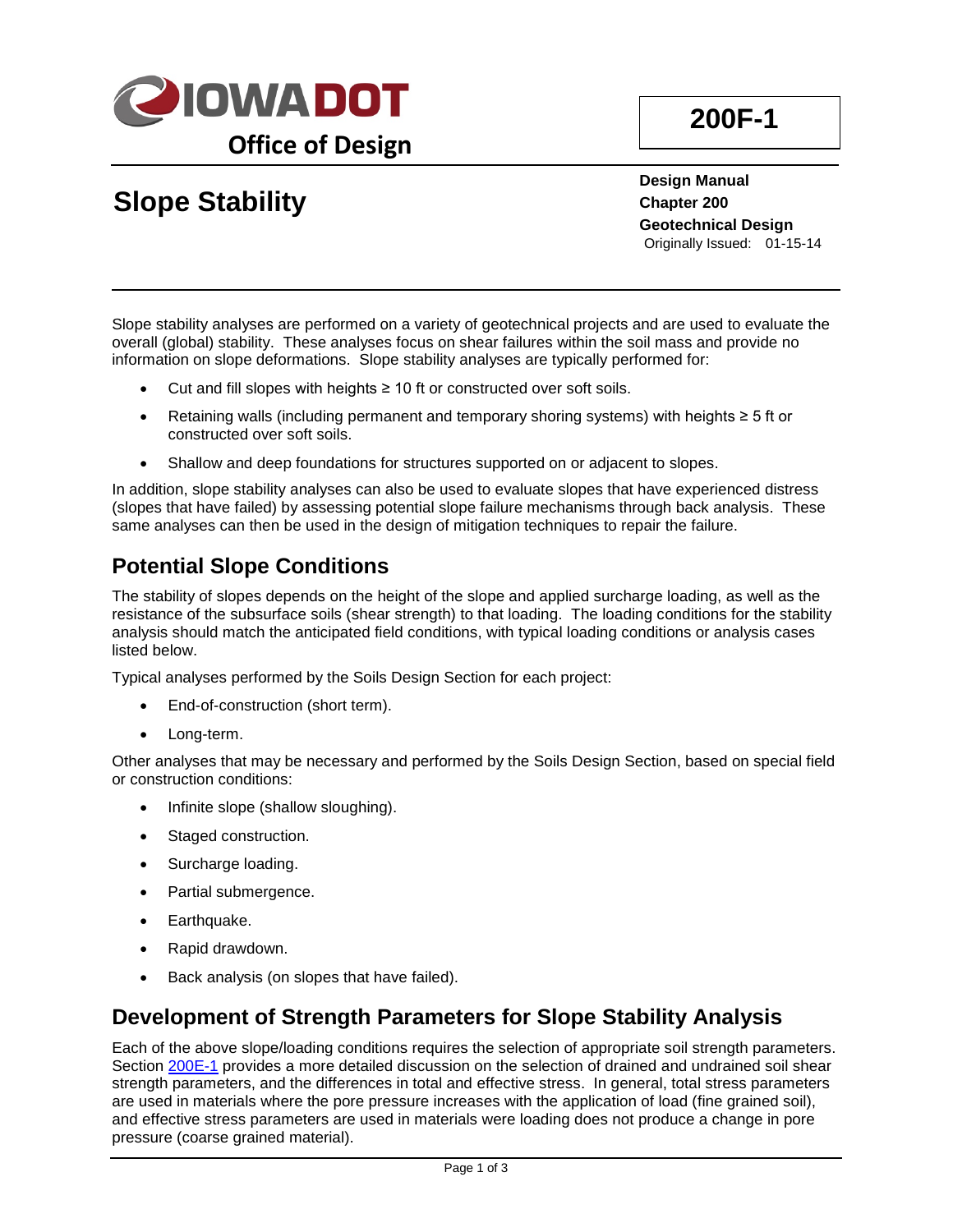For most projects, a total stress analysis will be performed for the embankment construction (application of load, end of construction case) and an effective stress analysis will be performed on the final embankment configurations (long term condition). Special exploration, testing, and analyses may be required for bridge abutments or retaining walls constructed over complex and soft geologic deposits.

## **Piezometric (i.e., Ground water) Levels**

Assessment of the ground water levels within and beneath the slope should be performed as part of the field study, and is an important input to the stability analysis. Depending on the complexity of the subsurface and ground water conditions, data from multiple locations and depths within and below the slope will likely be needed. Long term monitoring using wells or piezometers may need to be conducted if ground water levels have seasonal variations or are responsive to significant rainfall events. In the latter case, the use of an on-site precipitation recorder could be used to aid in determining the ground water level response to rainfall events, although this would be rare.

# **Types of Analyses**

The most common modes of slope movement include rotational, translational (block), irregular surfaces, and infinite slope. The Soils Design Section has essentially completed the transition from using PCSTABL to using GEO5 for slope stability analysis, and is currently using GEO5 for basically all analysis. Since starting to use GEO5, the Soils Design Section has typically used the Modified Bishop method for slip-circle analysis, and the Morgenstern-Price method for slip-block (polygonal) analysis. The simplified Janbu or Spencer methods of analysis may also be used when appropriate to assess global slope stability within commercially available slope stability programs similar to PCSTABL, GEO5, or SLOPE/W. In cases where the stability failure mode is not well modeled by limit equilibrium techniques, a more sophisticated analysis may be necessary using finite element/difference methods such as the computer program FLAC. Common methods of improving global slope stability include flattening the slope, improving drainage, and constructing stability berms.

If the potential slope failure mechanism is anticipated to be relatively shallow slumping (within 10 to 15 feet of the surface) and parallel to the slope face, with or without seepage affects, an infinite slope analysis may be appropriate. Vegetation on the slope can help to reduce this problem, as the vegetation roots, once established, will improve stability. Conducting an infinite slope analysis does not preclude the need to check for deeper slope failure mechanisms, as indicated above. The detailed guidance for slope stability analysis is provided in Abramson, et al. (1996).

# **Design Safety Factors for Slope Stability Analysis**

The evaluation of overall stability of earth slopes should be performed at the Service I Load Combination with an appropriate resistance factor (or minimum factor of safety). Since the slope stability evaluation is performed at the Service Limit state, the resistance factors are combined with a load factor of 1.0. Thus, resistance factors of 0.75 and 0.65 are equivalent to a safety factor of 1.3 and 1.5, respectively. The safety factors (resistance factors) in Table 1 are recommended for design of slopes.

| slope configuration or condition analyzed                                                                                          | minimum   | maximum           |
|------------------------------------------------------------------------------------------------------------------------------------|-----------|-------------------|
|                                                                                                                                    | factor of | resistance factor |
|                                                                                                                                    | safety    | (LRFD)            |
| end of construction                                                                                                                | 1.3       | 0.75              |
| long term                                                                                                                          |           |                   |
| slopes adjacent to but not directly supporting<br>a)<br>structures or geotechnical information is well                             | 1.3       | 0.75              |
| defined.                                                                                                                           | 1.5       | 0.65              |
| b) slopes that support structures such as bridges<br>and retaining walls or only limited geotechnical<br>information is available. |           |                   |
| infinite slope                                                                                                                     | 1.2       | 0.85              |
| earthquake                                                                                                                         | 1.1       | 0.9               |

#### **Table 1: Design safety factors for slope stability analysis.**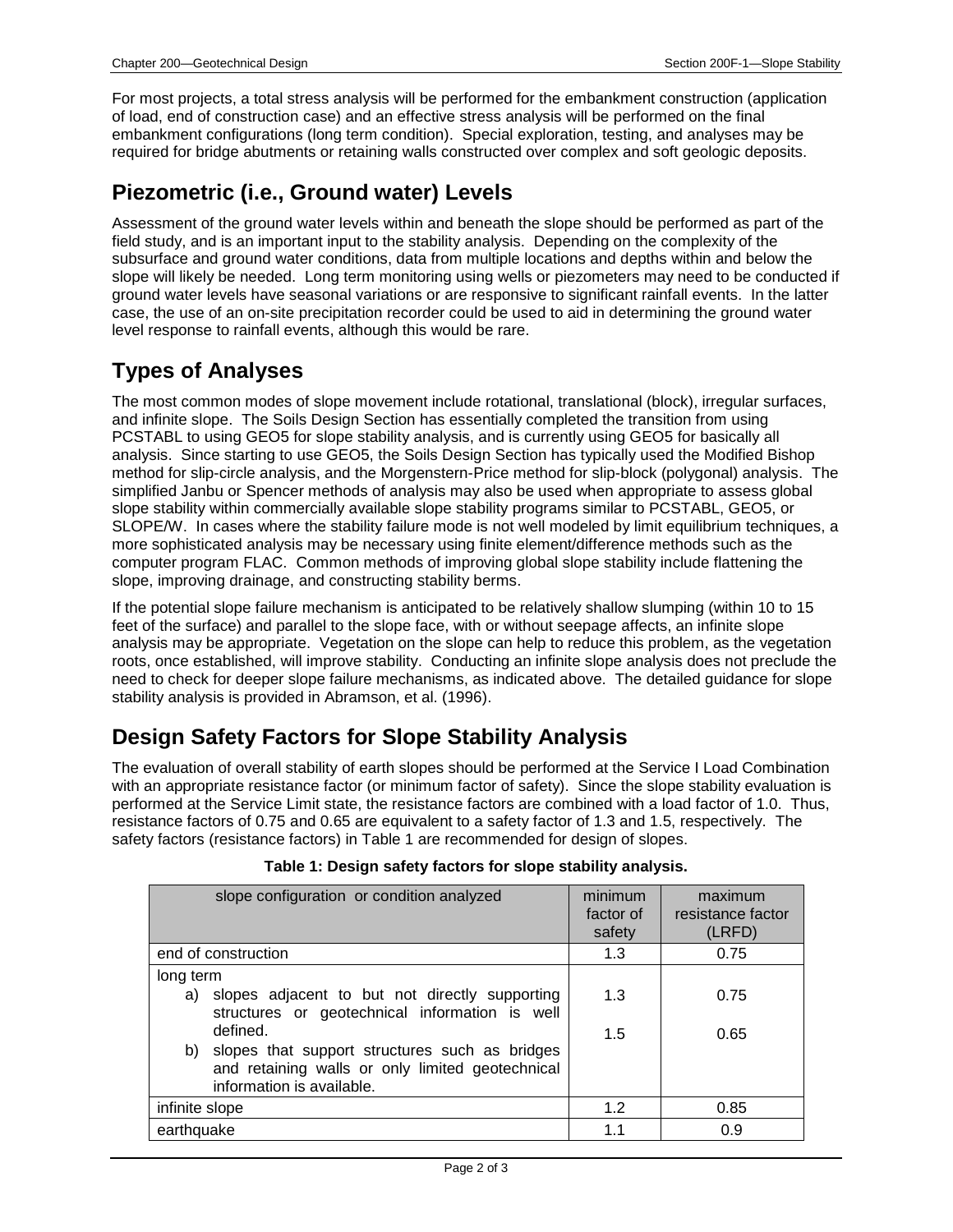#### **References**

Abramson, L., Boyce, G., Lee, T., and Sharma, S., 1996. <u>Slope Stability and Stabilization Methods,</u> Wiley, ISBN 0471106224.